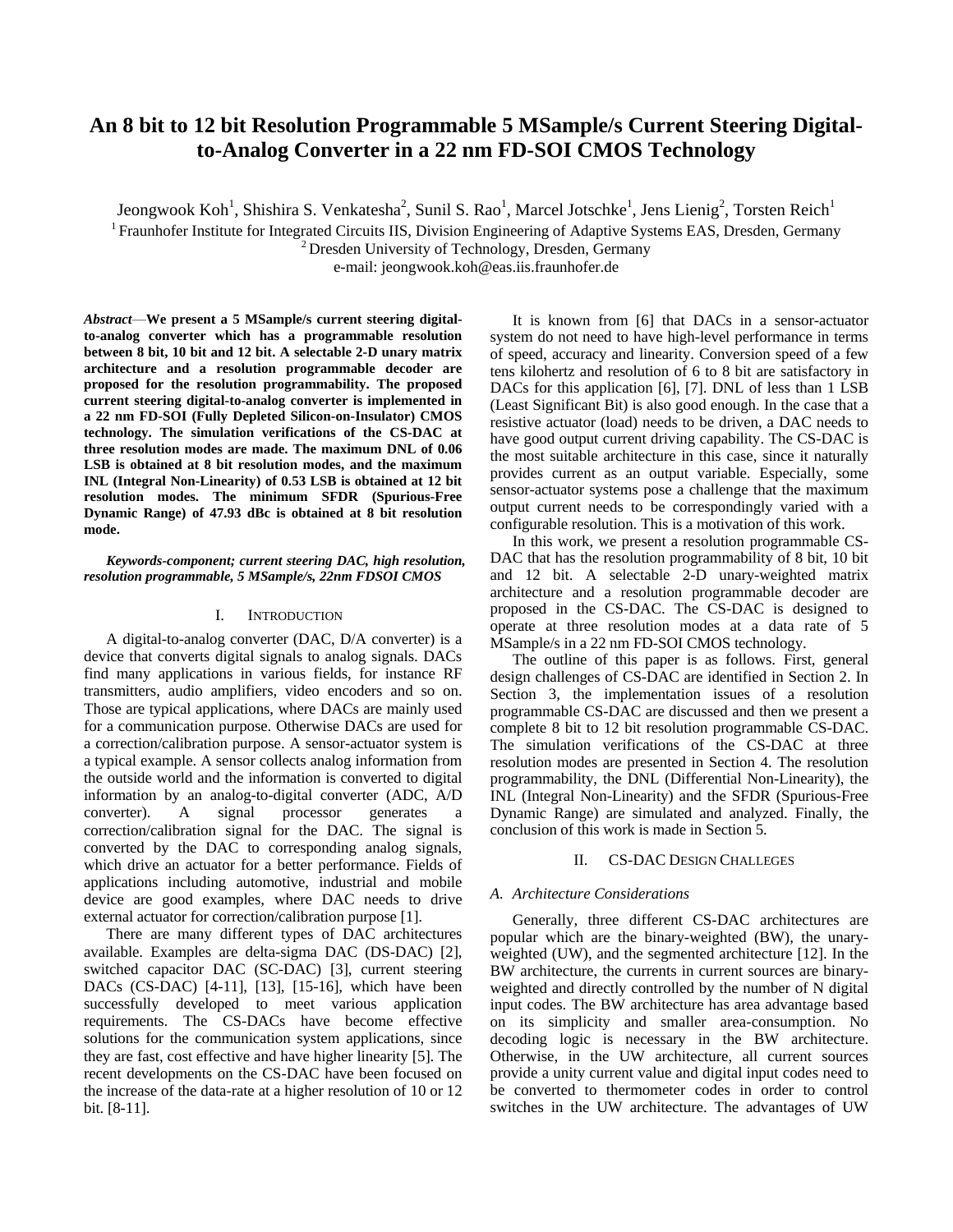architecture are its good DNL error and the small dynamic switching errors, otherwise the BW architecture has a large DNL error and bigger dynamic errors [5]. However, the UW architecture has area penalty and more power consumption due to the enhanced complexity. A number of thermometer decoders are needed in the UW architecture [13].

The segmented architecture is a mixture of UW and BW architectures, where the advantages of both architecture are merged. MSBs (Most Significant Bits) conversion is realized using the UW architecture, while LSBs conversion is made by the BW architecture [14]. By an optimal segmentation, this architecture provides a good balance between static and dynamic performances with a reasonable complexity [13].

#### *B. Segmentation Considerations*

Most important factor for determination of a segmented level of a segmented architecture is "area optimization." Lin in [13] proposed an area optimization method for the best compromise between DNL and INL for a 10 bit CS-DAC. Figure 2 describes this graphical method for determining the segmentation level of the 10 bit CS-DAC, where an "Optimal Point" is found at 80 % segmentation level. This method is a good example to determination of a segmentation level of a high-resolution CS-DAC.

#### *C. Mismatch Considerations*

DNL is the worst-case deviation from an ideal one-LSB step between two subsequent input codes and INL is defined as the maximum deviation from a linear approximation to DAC real transfer function. Both INL and DNL are static nonlinearity specifications that determine the limit of DAC performance at a low frequency.

An important design concern with high resolution CS-DAC is to develop accurate current replicas of the current source for better INL and DNL. In real implementation of current replicas, inaccuracy due to random mismatch causes unavoidable accuracy degradation as described in (1) [15]. The random mismatch limits the static performances DNL and INL of DACs [5], [13].

$$
\sigma_{I_D}^2 = \frac{{A_B}^2}{W L} + \frac{4}{(V_{GS} - V_{TH})^2} \cdot \frac{{A_{VTH}}^2}{W L}
$$
 (1)

In (1),  $A_{VTH}$  and  $A_\beta$  are mismatch constants that describe the variations of threshold voltage  $V<sub>TH</sub>$  and the current factor β respectively.

# III. IMPLEMENTATION OF RESOLUTION PROGRAMMABLE CS-DAC

# *A. Segmentation for Resolution Programmablity*

The first step to design a resolution programmable CS-DAC is to determine how to configure segmentation levels. Table 1 illustrates the segmentation levels of three resolution (8 bit, 10 bit and 12 bit) in the CS-DAC. The resolution programmability is given to the unary-weighted part (MSBs), while the binary-weighted part (LSBs) remains unchanged at three resolution modes. In general, binary-to-thermometer decoders, unity current sources, MOS switches and digital logics like D Flip-Flops are necessary to the unary-weighted part. Those building blocks are designed to follow the resolution programmability rules which is shown in Table 1. In the segmentation level decision, three optimal points are found to meet the minimum chip-area and the same linearity performances at three different resolution modes. The proposed CS-DAC is designed to have DNL of 0.5 LSB and INL of 1 LSB at three different resolution modes.

TABLE I. SEGMENTATION OF THE CS-DAC

| <b>Resolution</b> |       | <b>BW</b> | <b>Segmentation</b> |  |  |
|-------------------|-------|-----------|---------------------|--|--|
| [bit]             | [bit] | [bit]     | [%]                 |  |  |
|                   |       |           | 50.0                |  |  |
| ιv                |       |           |                     |  |  |
|                   |       |           |                     |  |  |

#### *B. 2-D Unary Martix for Resolution Programmablity*

In a segmented CS-DAC, the most common problems are the arrangement of large number of current switching cells, distribution of data and clock to the respective cells. The 2-D matrix architecture in [15] is an elegant approach that arranges the switching cells in a compact way.



Figure 1. Example of 2D matrix architecture for 8bit resolution mode



Figure 2. Normalized required area and segmentation levels from [8]

Figure 1 shows the 2-D unary matrix arrangement for 8 bit resolution mode. The 2-D unary matrix consists of a row decoder, a column decoder and 15 switch cells that corresponds to the number of unary switch cells from the segmentation. The switch cell consists of a decoding logic, a Master Slave D-Flip Flop and a PMOS switch pair. In Figure 1 the decoding logic senses the thermometer codes of two consecutive rows  $(R_{n+1}, R_n)$  and one column Cn and determines which switch in the differential pair should be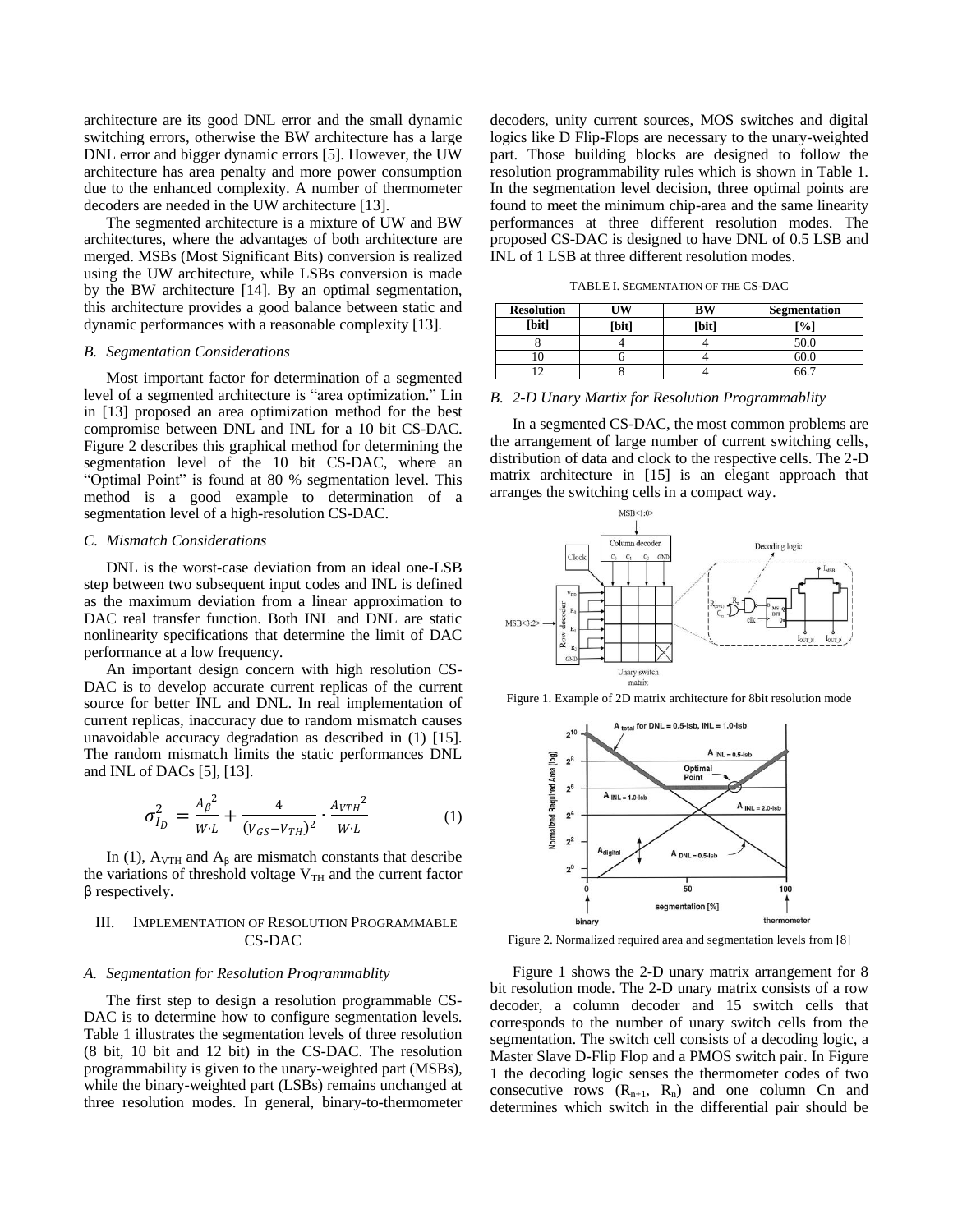turned-on. The row decoder and column decoder are configured to have five outputs (VDD, R0, R1, R2 and GND) and four outputs (C0, C1, C2 and GND). The one extra output of the column decoder (VDD) is introduced for proper selection of a unary cell to be turned-on in the 2-D unary matrix.



Figure 3. Conceptual view of the programmable 2-D unary matrix



Figure 4. Proposed assignment of input digital codes

The resolution programmability is achieved by "grouping-selection" of the necessary unary cells in the 2-D unary matrix, where the grouping-selection is done by a resolution mode selector. Figure 3 illustrates how this grouping-selection works. A control signal from the resolution mode selector accomplishes the groupingselection by turning off necessary cells according to a resolution setting. For example, when the CS-DAC sets for 10 bit resolution, the control signal X0 turns off all cells associated with group C. A 2-bit binary-to-thermometer decoder is used as the mode selection decoder in the implementation. The operation of the resolution selector is explained in Table 2 and Figure 4 shows digital signals assignment at three resolution modes.

TABLE II. LOGIC FOR RESOLUTION SCALABILITY IN 2-D UNARY MATRIX

| <b>Resolution</b><br>[bit] | <b>Selector</b> |    | <b>Control Signals</b> |    |    | <b>Segmentation</b><br>[bit] |               |
|----------------------------|-----------------|----|------------------------|----|----|------------------------------|---------------|
|                            | S1              | S0 | Х2                     | X1 | X0 | Unary                        | <b>Binary</b> |
|                            |                 |    |                        |    |    |                              |               |
|                            |                 |    |                        |    |    |                              |               |
|                            |                 |    |                        |    |    |                              |               |

*C. Unity Current Source*

The accuracy of CS-DAC current sources directly affects the static and dynamic performances of a CS-DAC [8]. In the implementation of the current source of the DAC, special cares are given to architecture choice and design methodology. A low-voltage high-swing SLVT (Super Low-VT) PMOS current source architecture is used (Figure 5). A mismatch-aware design has been made and verified by Monte-Carlo simulation (Figure 6). In the simulation, a standard deviation (1-sigma) of 54 nA is obtained. This is acceptable since the 3-sigma value of 162 nA is still below 0.5 LSB current (250nA).



Figure 5. Unity current source. VP and VPC are used for current replica to unary and binary current elements.



Figure 6. Monte-Carlo simulation result of the unary current source

Resolution programmability in the unity current sources is accomplished in a similar manner to the grouping selection of the 2-D unary matrix (Figure 3). In the implementation, gate-power down switches are introduced for the powersaving of the current sources which are not used at a certain resolution mode.

#### *D. Completed Resolution Programmable CS-DAC*

Figure 7 shows the completed resolution programmable CS-DAC. The CS-DAC has differential output currents and its outputs are terminated by load resistors for voltage conversion. A programmable 2-D unary matrix is implemented for the resolution programmability. The row and column binary-to-thermometer decoders of the 2-D unary matrix are designed to support 12 bit resolution mode and the resolution programmability is implemented as described in Section 3. Master-Slave D Flip-Flops (see Figure 1) are implemented for a better synchronization between the unary part and the binary part. The standard cells are used in the digital implementations of the CS-DAC.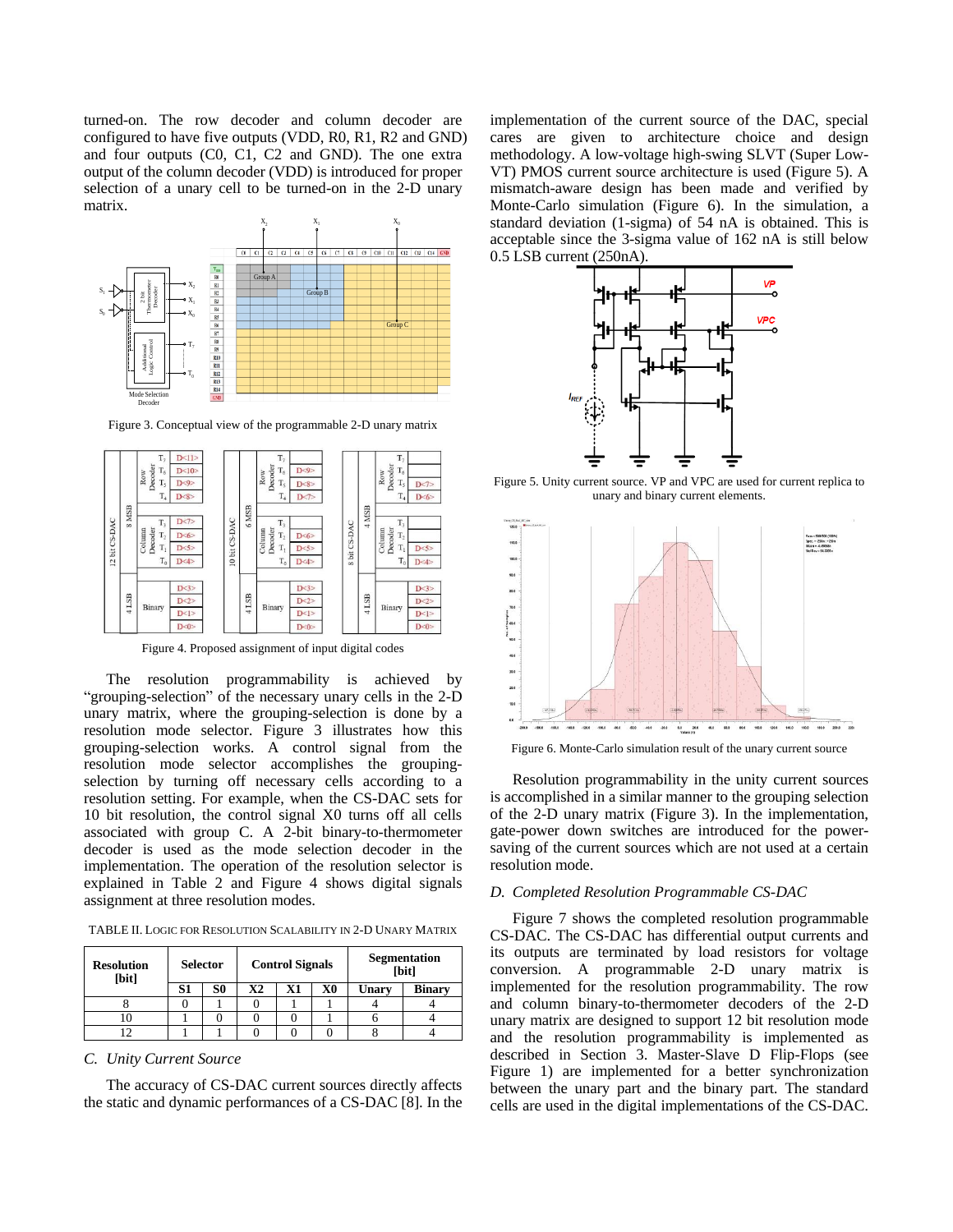The CS-DAC is designed to operate at three resolution modes (8 bit, 10 bit and 12 bit) with a conversion rate of 5 MSample/s in a 22 nm FD-SOI CMOS technology.



# IV. DESIGN RESULTS

In this section, the functionality and performance of the proposed CS-DAC is verified by simulations. The simulations have been performed using SPECTRE simulator of Cadence Design Systems [17].

### *A. Full-scale Output Current*

For the verification of resolution scalability, the full-scale output currents of the CS-DAC at three resolutions modes (8 bit, 10 bit and 12 bit) are measured by simulation. Figure 9 shows the full-scale output current when the CS-DAC sets to have 8bit resolution. In the simulation, the differential currents  $I<sub>OUTP</sub>$  and  $I<sub>OUTN</sub>$  are plotted at load resistor  $R<sub>LOAD</sub>$  of 250  $\Omega$ . The full-scale output current of 127.5 µA is obtained.

#### *B. Static Performance*

The static performances DNL and INL of the CS-DAC at three resolution modes are measured by SPECTRE simulations. In the simulation, digital codes for three resolution modes are generated using an ideal ADC using Verilog-A model [18]. Figure 8 plots DNL and INL of the CS-DAC at 8 bit resolution mode (left) and at 10 bit resolution mode (right). In both cases, the worst DNL happens at every code that makes all binary parts be zero. Odd symmetry is also observed in both cases, due to the differential operation of the CS-DAC. At 8 bit resolution mode, DNL of 0.06 LSB and INL of 0.04 LSB are obtained. DNL of 0.04 LSB and INL of 0.06 LSB are obtained at 10 bit resolution mode.



Figure 8. DNL & INL of the CS-DAC at 8 bit resolution mode (left) and at 10 bit resolution mode (right)



Figure 9. 8 bit full-scale output current of the CS-DAC

#### *C. Dynamic Performamce*

SFDR is selected for dynamic performance verification of the proposed CS-DAC. An ideal ADC using Verilog-A is used to generate the sinusoidal digital sequence to the CS-DAC, where the coherent sampling technique is used to evaluate the output spectrum [14], [17]. A sinusoidal signal with an amplitude of 400 mV is given to the SFDR measurement and the frequencies of input signals for three resolution modes are selected to follow coherent sampling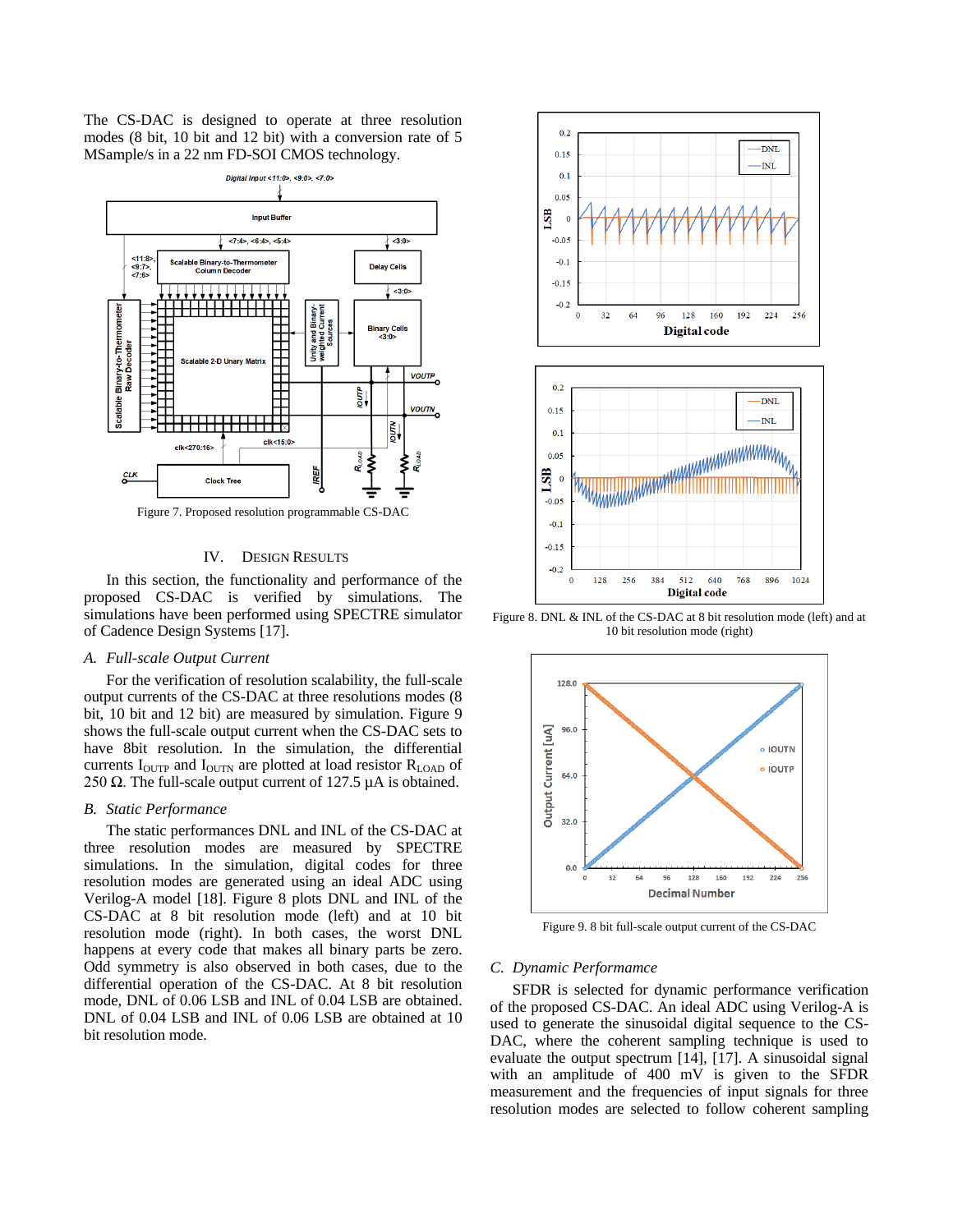condition for the simulations. Figure 10 shows the SFDR of the CS-DAC at 8 bit resolution mode (left) and 12 bit resolution mode (right). A fundamental at (556.41 kHz @ 8 bit resolution mode and 621.34 kHz @ 12 bit resolution mode) is observed and its third harmonic (1.699 MHz@8 bit resolution mode and 1.864 MHz@12 bit resolution mode). 47.93 dBc for SFDR at 8 bit resolution mode and 52.49 dBc for SFDR at 12 bit resolution mode are obtained.



Figure 10. SFDR of the CS-DAC at 8 bit resolution (left) and at 12 bit resolution (right)

# *D. Performance Comparision*

Performance comparison with recently published 8-bit [7], 10-bit [8] and 12-bit converters [9]-[11] is given in Table 3. The proposed CS-DAC has the maximum data rate of 5 MS/s, while the recently published 12-bit converters report the maximum data rates of a few hundred MSample/s. The CS-DAC targets for the sensor-actuator applications, where the speed requirement is much relaxed [6], [7]. Otherwise, the 12-bit converters mainly target for high speed applications in the communication systems, where the speed requirement is regarded as the highest priority. Thanks to the use of 0.8 V MOSFETs in a 22 nm FD-SOI process and the proper segmentation of the proposed CS-DAC, the CS-DAC shows the lowest power-saving in the comparison. The CS-DAC has 8 bit unary cells for the maximum resolution of 12 bit and the recently published 12-bit CS DACs have 8 to 7 bit unary-cells.

### V. CONCLUSION

In this work we presented a 8 bit to 12 bit resolution programmable 5 MSample/s CS-DAC in a FDSOI CMOS 22 nm technology. As a first step, general design challenges and implementation issues of a resolution programmable CS-DAC are identified. In the implementation step, a selectable 2-D unary matrix and a resolution programmable decoder are proposed for the resolution programmability. The building blocks of the CS-DAC are implemented to have the resolution programmability. Especially mismatch-aware design has been made to the unity current source, where Monte-Carlo simulation is adopted for the verification.

For the verification of the resolution scalability, full-scale output current driving capability of the CS-DAC are presented. Static performances (DNL and INL) and dynamic performance (SFDR) of the CS-DAC are also presented for the performance verifications.

#### ACKNOWLEDGEMENT

This work has been funded within the project USeP under label 100317397 by the European Union and the Free State of Saxony as part of the European Regional Development Fund (ERFD).<br>Europe funds Saxony



|                            |       | This Work (simulation only) |       | <b>Ref.</b> [7] | <b>Ref.</b> [8] | <b>Ref.</b> [9] | <b>Ref.</b> [10] | <b>Ref</b> [11] |
|----------------------------|-------|-----------------------------|-------|-----------------|-----------------|-----------------|------------------|-----------------|
| <b>Year of Publication</b> | 2021  |                             |       | 2012            | 2006            | 2005            | 2004             | 2001            |
| <b>Resolution [bit]</b>    | 8     | 10                          | 12    | 8               | 10              | 12              | 12               | 12              |
| Segmentation[U:B]          | 4:4   | 6:4                         | 8:4   | 6:2             | 0:10            | 8:4             | 7:5              | 7:5             |
| <b>Feature Size [nm]</b>   |       | 22                          |       | 350             | 180             | 90              | 180              | 350             |
| Supply [V]                 |       | 0.8                         |       | 3.3             | 3.3             | 1.2             | 3.3              | 3.0             |
| Rate [MS/s]                | 5     |                             |       | 50              | 250             | 200             | 320              | 500             |
| <b>DNL [LSB]</b>           | 0.06  | 0.04                        | 0.05  | 0.04            | 0.1             | 0.2             | 0.3              | 0.25            |
| <b>INL</b> [LSB]           | 0.04  | 0.06                        | 0.53  | 0.025           | 0.1             | 0.85            | 0.4              | 0.35            |
| <b>SFDR</b> [dBc]          | 47.93 | 73.94                       | 52.49 | 50              | 60              | 56              | 60               | 62              |
| Power [mW]                 | 0.214 | 0.513                       | 2.407 | $\leq 0.3$      | 22              | 22              | 82               | 111             |

TABLE III. PERFORMANCE COMPARASIONS WITH OTHER CS-DAC